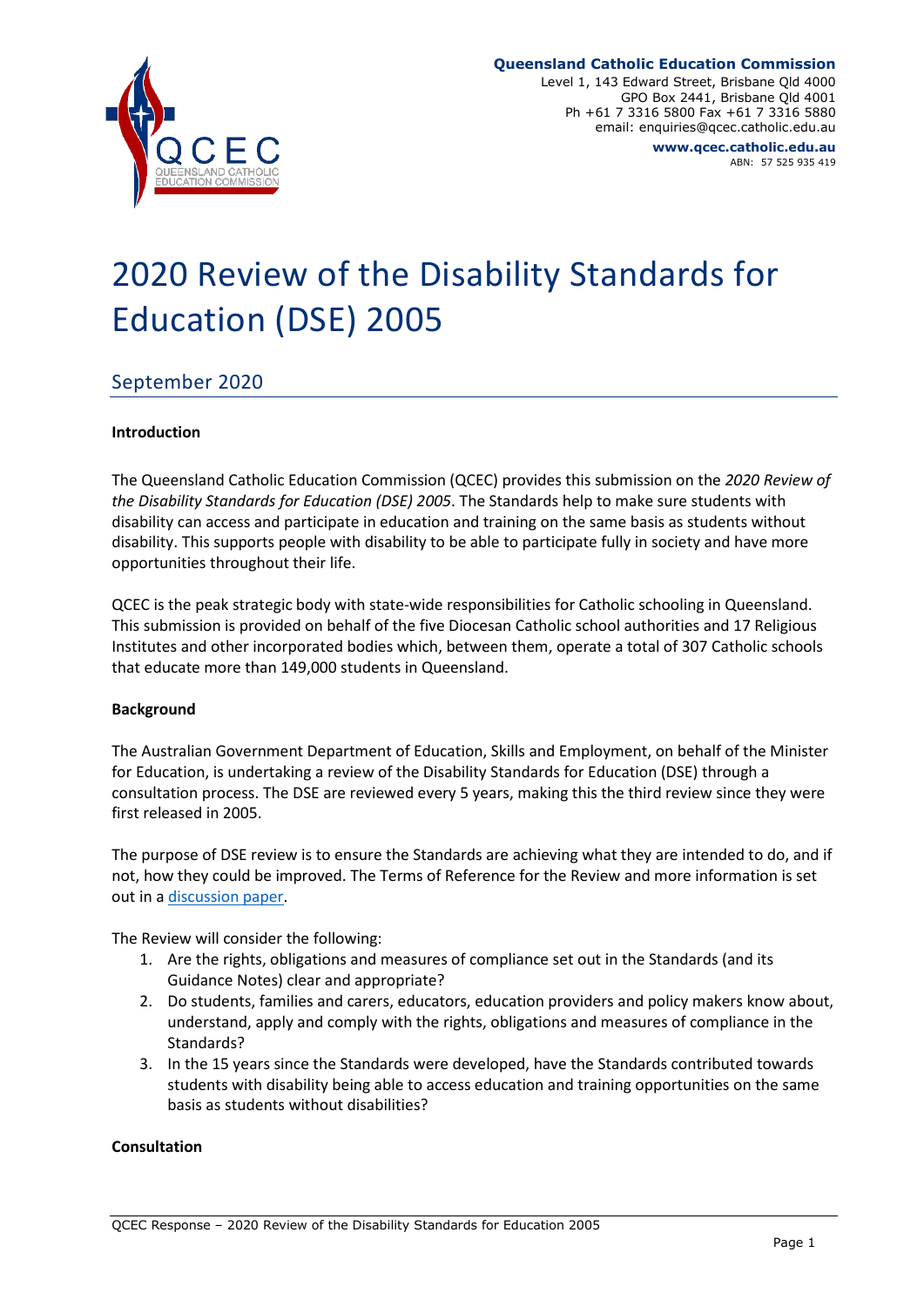QCEC has developed a response to the 2020 Review of the DSE based on consultation with Queensland Catholic School Authorities (CSAs).

#### **ISSUES**

#### **1. Enrolment and access:**

#### *What has been your experience with students with disability accessing education?*

All CSAs strive to have enrolment procedures for students with disability that are consultative and collaborative, which includes meeting with parent/carers. These procedures focus on developing an understanding of the student's specific learning needs which includes consultation with allied health and other professionals working with the student. When such processes are followed thoroughly and with full fidelity around its intent, enrolment and accessing education is successful.

In summary, the CSAs report their understanding of the experience of enrolment and access for students with disability as:

- generally positive: schools are often thanked by parents for the time taken in the enrolment process
- at times, requiring active management of attitudes from other parent/carers in relation to perceptions that specific students with disability may express challenging behaviours ; for example, parents requesting their child not be in a class with a specific student, or requesting a specific student be excluded from school because of behaviour that is associated with the disability (i.e. swearing when the student has Tourette syndrome)
- requiring active and engaged school leadership in establishing an inclusive culture.

#### Observations

- CSAs strive to be responsive to parental concerns about their children, however, some parent/carers find it personally challenging to raise their concerns about their child's access and enrolment directly with the school. In this circumstance, advocacy groups provide an essential service to support parent/carers to raise concerns with the school.
- School leaders and teachers may benefit from the development of specific resources designed to explain DSE obligations of the school to the broader school community to ensure students with disability and their associates are not being subjected to indirect or direct discrimination from members of the school community.

## **2. Participation and student support**

*Do you understand your obligations for making reasonable adjustments to ensure all students with disability can participate in education? This includes participating in courses and programs, the curriculum, and using facilities. Would you know how to consult with a student or parent/carer? If you have had experiences in making reasonable adjustments, tells us about this?*

*Have you appropriately supported students with disability during their education? This includes being able to access supports, including specialist resources.* 

Queensland Catholic schools report that they understand their obligations for making reasonable adjustments and regularly liaise with students, parents, specialist staff and teachers to develop personalised learning plans for students.

The CSAs provide professional learning opportunities and consultancy support for school staff and key role holders such as classroom teachers, learning support teachers and guidance counsellors in relation to making reasonable adjustments across all aspects of schooling; including school excursions, school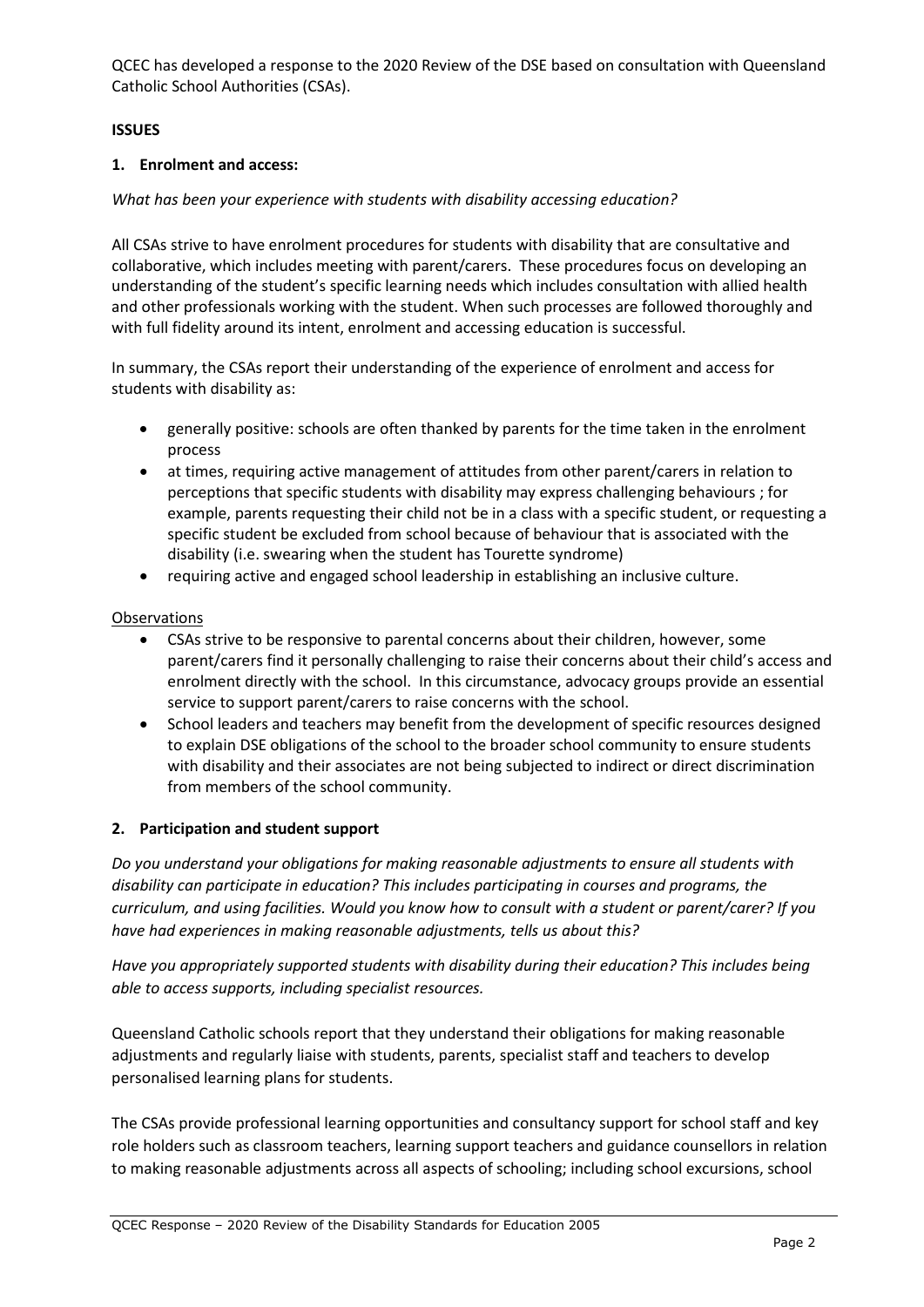camps and other extra-curricular activities, as well as personal care and the like. Regular engagement with specialist school and CSA staff is necessary throughout the school year, as students with disability can enrol at any time and current students may acquire a disability at any time.

Schools located in remote locations can experience additional challenges in accessing specialised supports. However, CSAs advise that it is often staff turnover at both the school and within specialist agencies that has a greater impact on the establishment of consistency of approaches to intervention and support programs for students with disability.

Whilst it is acknowledged that every school context is unique and the needs of individual students is highly personalised, there are common elements of best practice that all Catholic schools strive to achieve. These include ensuring:

- School teams collaborate with all relevant parties (i.e. school leaders, teachers, learning support teachers, families, students and regional office expertise) to enable effective and timely supports for students.
- Class teachers and other specialist school staff have time to liaise and plan with expert specialist staff from external agencies such as Autism Queensland, CPL (previously known as Cerebral Palsy League), Vision Australia.
- Access to agencies is enabled through programs such as the Specialist Disability in School Support Program (SDSS), through the Queensland Government, enabling school support services, resource centre services and procurement of specialised equipment.
- School teams reflect on the lived experience of those seeking enrolment in their school and consider how inclusive education practices can be enhanced (including ensuring all staff understand legislated obligations) and that classroom adjustments are inclusive and support all students to participate in the curriculum and realise their potential.

## Observation

• Difficulty in accessing timely specialist support can lead to increased challenges faced by staff in developing and implementing educational adjustments for some students. This is particularly challenging in rural and remote areas and for students with rare health conditions. .

# **3. Harassment or victimisation:**

# *Have you had a situation where one of your students with disability experienced harassment or victimisation? What steps did you take to address this?*

Individual Catholic schools have shared experiences of how they manage and respond to situations when they became aware of harassment and victimisation of students with disability within their school. In each instance, the school took direct action with the student who was engaged in the harassment and victimisation, such as counselling and education as well as counselling support for the student with disability.

One CSA shared the development of a school wide approach to support classroom teachers and school leadership teams to ensure inclusive practices were being implemented throughout the school. Strategies shared included ensuring the consistent use of classroom visuals, teachers and students having opportunity to access children's literature that promotes positive role models for people with disability and ensuring the school facilities were accessible (i.e. hearing loops, accessible bathroom, ramps).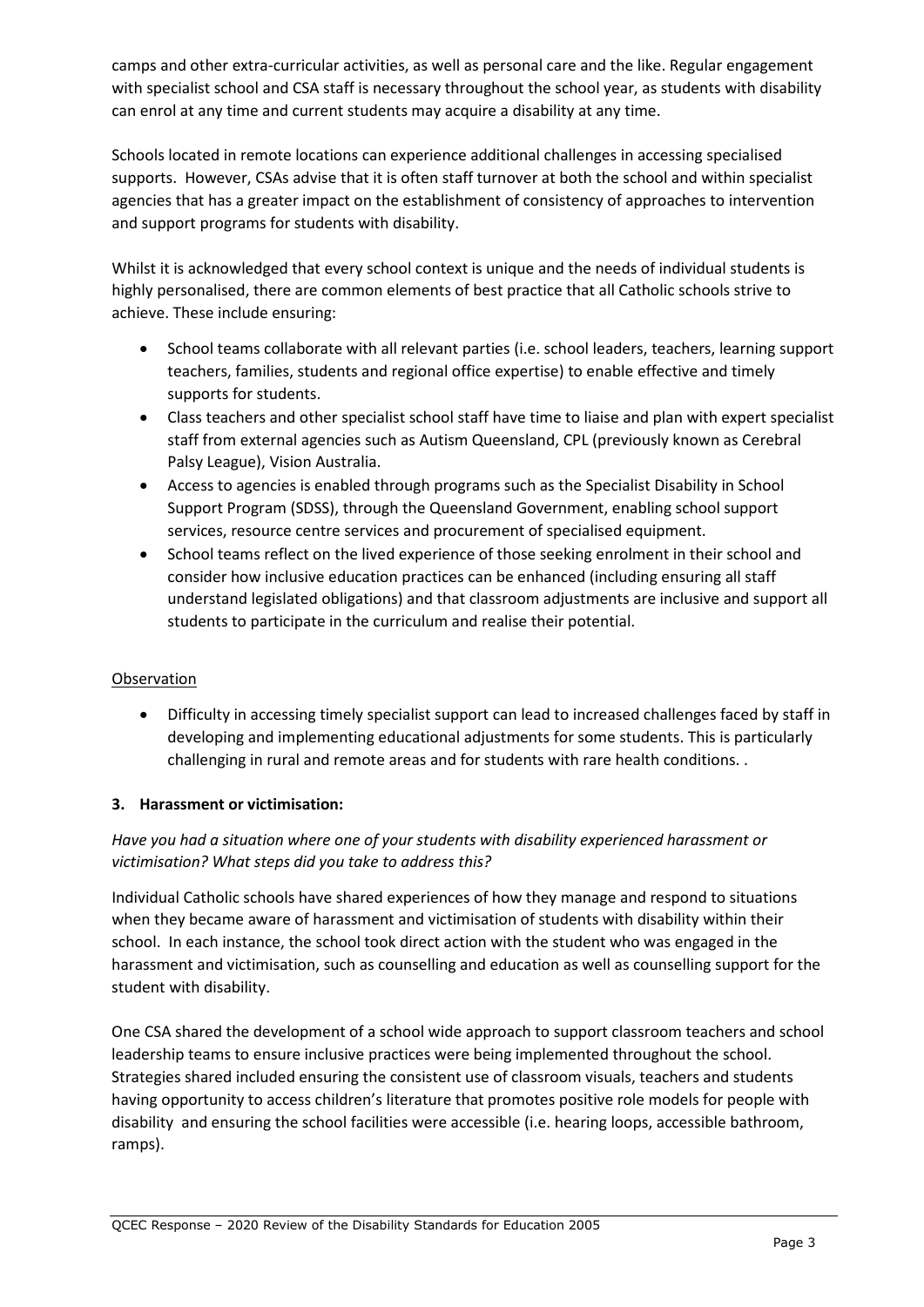CSAs have developed and published Bullying and Harassment policies, as well as provided specific staff training to address issues of bullying and harassment, including when this is directed at or perpetrated by a student with disability.

## Observation

• Schools have developed policies and procedures to minimise harassment and victimisation. However, as noted here and in a previous section (Enrolment and Access), managing harassment and victimisation within the school community is an area where some school leaders have expressed a desire for greater resources at a national level to support a shared understanding and promotion of obligations as outlined in the DSE to the broader school community.

# **4. Compliance:**

# *Have any of your students or parents/carers said that you were not meeting your obligations? How did you address this?*

While most CSAs report this is not an issue for their respective Catholic schools, there are occasions where the CSA has supported a school to understand its obligations under the DSE and how this is reflected in specific policies and procedures and put into practice through various processes. QCEC is also aware of instances where parents have raised concerns or complaints of non-compliance with the DSE requiring investigation by the CSA. In these instances, the school and CSA have worked with the parent to find a mutually-agreed suitable solution, however it is acknowledged that this may not always be achieved.

When issues have been raised regarding a school's perceived (or real) failure to meet their obligations under the DSE, CSAs have worked with the relevant parties (school, school staff, parent, guardian, student) to discuss the following:

- the difference between a model of inclusive education versus special education, and that they were using a model of inclusive education. CSAs report that parents have accepted this quite well once they understood the inclusive education model.
- the issue/s of concern in partnership with the parent to build mutual understanding of concerns and next steps to go forward in supporting the student.
- a Complaints Management Procedure designed to address the concern with dignity and respect. Staff are informed of the complaints process and it is available to families.
- Strategies that schools have put in place to proactively support teachers in meeting their obligations under the DSE so that reasonable and sustainable adjustments have been made supporting SWD.

## **Observation**

• All Queensland Catholic schools report compliance with obligations as outlined in DSE, however it is acknowledged that vigilance is required in order to ensure that alignment with policy and practice is maintained. It has emerged that a difference in parental expectations in terms of an educational model exists. Some parents are seeking an inclusive education whereas others are wanting a special education model. The Convention on the Rights of Persons with Disability, General Comment 4, Article 24 clearly articulates the right to an inclusive education. Clarification of how schools can meet their obligations under DSE regardless of education model is required.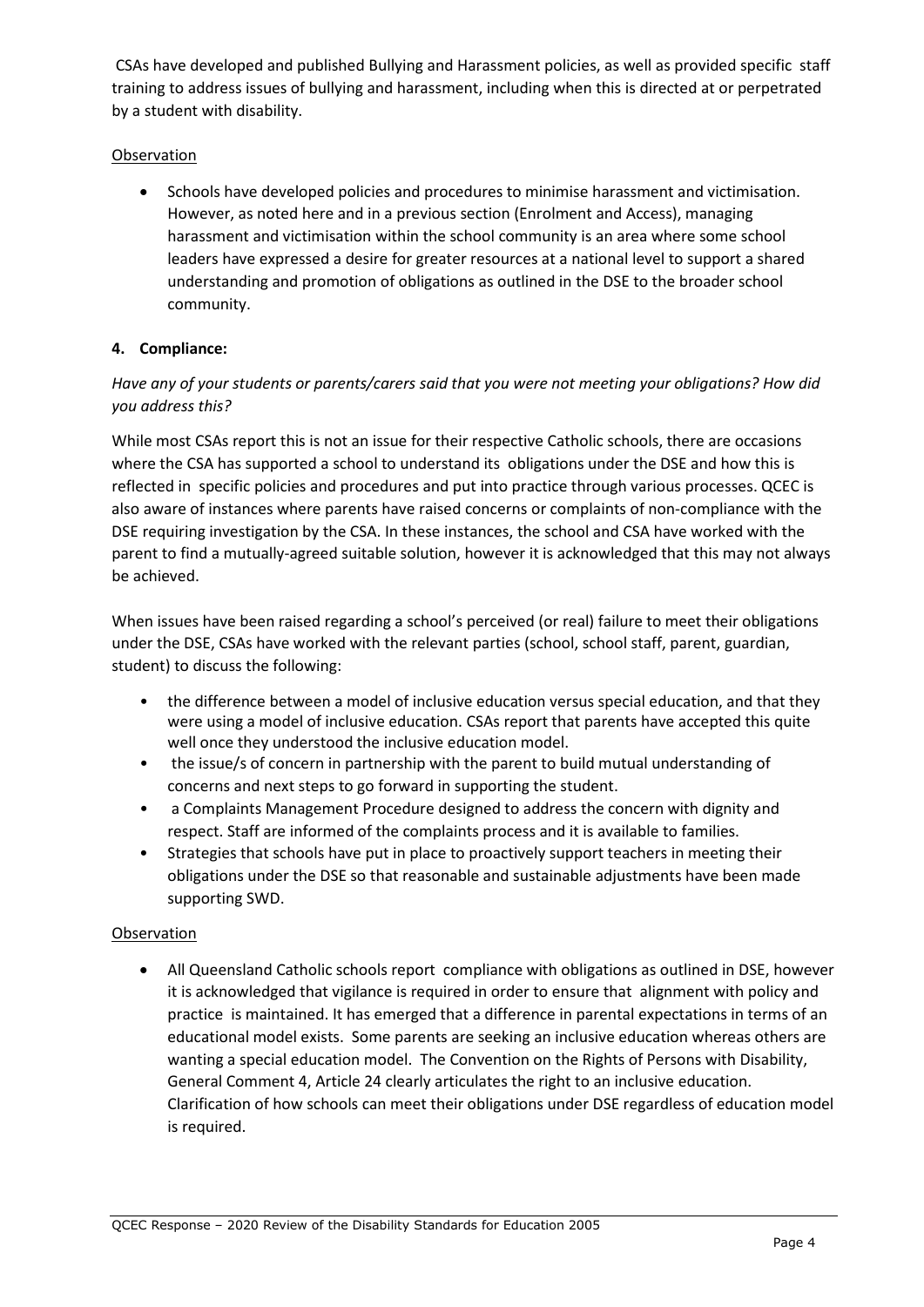## **5. Transition:**

*Tell us about your experience assisting a student with disability to transition from one education sector to another; for example, from school to further education.*

Transitions occur between year levels, at significant educational junctures such as kindergarten to primary school; primary school to secondary school and secondary school to post school options. Transitions also occur between education sectors, government to non-government schools and vice versa. Key transition activities include school tours, meeting the teacher before school commences, meetings with the outgoing school/kindergarten and transition sessions at the incoming school prior to commencing school.

The CSAs noted, with parent consent to do so, a willingness to share and collaborate with schools from different education sectors to support the smooth transition of students with disability. However, it is also noted there are at times significant difficulties with obtaining critical student information to support a transition. These issues are generally localised, for example, with a specific school rather than education sector specific. Other factors that complicate smooth transitions can be changing policies in other schooling sectors which are not always communicated with Catholic schools. Additionally, at times, new policy is interpreted very differently at each school. For example, students with disability are identified through the Education Adjustment Program (EAP) processes, while the department policy is state-wide, local procedures for notification of an EAP verified student moving between education sectors can vary across education regions which at times means that important information on the student is not shared by the schooling sectors but relies on the parents of the student with disability to provide this information to a new school.

The process for transition to a post-school pathway begins in Year 10 with the development of a SET Plan. For students with disability the SET Planning process includes consultation with specialist school staff (i.e. learning support teacher, guidance counsellor) and it may involve a specialist organisation or provider of disability support. There is sometimes confusion over how this support is instigated with the introduction of the NDIS. As the student moves through the senior phase of schooling, this plan would be reviewed and relevant personnel would be involved depending on the student's need, for example the Disability Support Unit at university. Student and parent voice are vital in the process of transition.

## Observation

• Successful post school transitions require considerable planning between multiple parties as well as a clear understanding about the role of NDIS and obligations under the DSE. It is also important to note that not all students with disability are eligible for NDIS services and a greater understanding of the obligations regarding transition planning may assist in better supporting students with disability to successfully transition to post-school pathways.

## **6. Aboriginal and Torres Strait Islander students with disability:**

*Tell us about your experiences supporting Aboriginal and Torres Strait Islander students with disability. How did you help them to access and participate in education? How did you consult with them and their families and carers?*

Many of the CSAs employ Education Officers – Aboriginal and Torres Strait Islander Engagement, and Participation Officers who play a vital role in liaising with families and supporting their engagement with the school. Furthermore, the CSAs acknowledge the prevalence of hearing loss and hearing impairment amongst Indigenous students and have specific collaborative partnerships with Aboriginal and Torres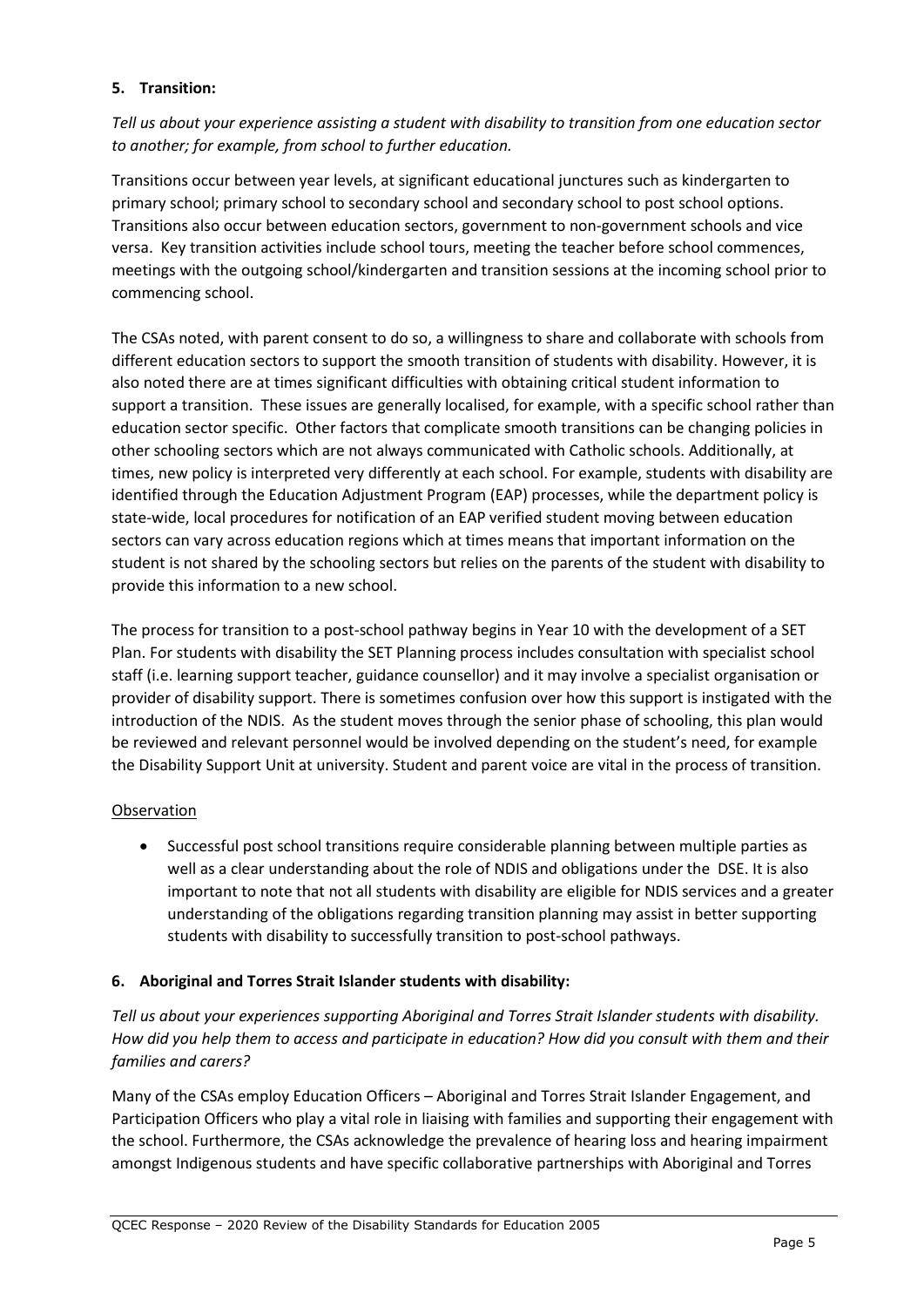Strait Islander health care services to address these issues.

A key aspect of ensuring Aboriginal and Torres Strait Islander students with a disability are appropriately supported include understanding the complexity of these student's lives, such as learning differences, background, life experiences, school readiness, cultural impact and the impact of English as an Additional Language or Dialect (EAL/D). In many of the CSAs teachers undertake cultural awareness training, which highlights the importance of culturally appropriate practices and language and provides strategies to engage appropriately with Aboriginal and Torres Strait Islander families and carers.

An example of one school's experience in this area involved the school principal accompanying the parents of a child with an intellectual disability to the paediatric visit because the parents felt they would not understand the terminology or questions a doctor would be asking them. This is a significant barrier for parents, who then are reluctant to seek formal diagnosis and/or attend specialist appointments. Having culturally sensitive options to provide appropriate support through this type of process is necessary.

#### **Observation**

• Schools are seeking specific resources to support the day to day management of the complex and diverse needs for Aboriginal and Torres Strait Islander students with disability.

## **7. Specific experiences Diversity:**

*Access and participation in education for students with disability may be affected by other circumstances such as age, sex, gender, gender identity, sexual orientation, intersex status, ethnic origin or race, and culturally and linguistically diverse background. If you have had students with disability who were affected by other circumstances, tell us about how you helped them to access and participation in education.* 

When a student is not English speaking (EAL/D) it is sometimes difficult to distinguish between a disability and an issue related to the acquisition of language. Consequently, the investigation process often takes longer because schools must identify if it is a language barrier or a disability that is the reason the adjustments are required. While many adjustments to support language development due to a language disorder or learning English are similar the underlying rationale for the adjustment is important to determine as this will have ongoing implications for the student's learning journey.

An example of how Queensland Catholic schools have supported students with disability from culturally and linguistically diverse (CALD) backgrounds has involved teachers supporting families to make and attend appointments with specialists such as general practitioners, paediatricians, as well liaise with NDIS case managers and allied health therapists. CSAs also reported that they have engaged interpreters to attend these appointments with families so that the families concerns and needs can be clearly communicated and the school can ensure they have the correct adjustments and supports in place to support the student. It is recognised that being able to navigate the cultural and linguistic nuances of disability is difficult for many families, without the added complexity of cultural and language differences.

#### Observation

• Although EALD can be misinterpreted or misconstrued as a disability, students from a CALD background may also have a disability. Specific guidance is required in relation to the differential diagnostic processes that are necessary and are reasonable to meet obligations of the DSE. Professional learning for staff is also necessary, particularly in relation to imputing disability. Although CSAs seek to provide this professional learning through their specialist staff and other allied health specialists feedback has continually called for greater guidance at a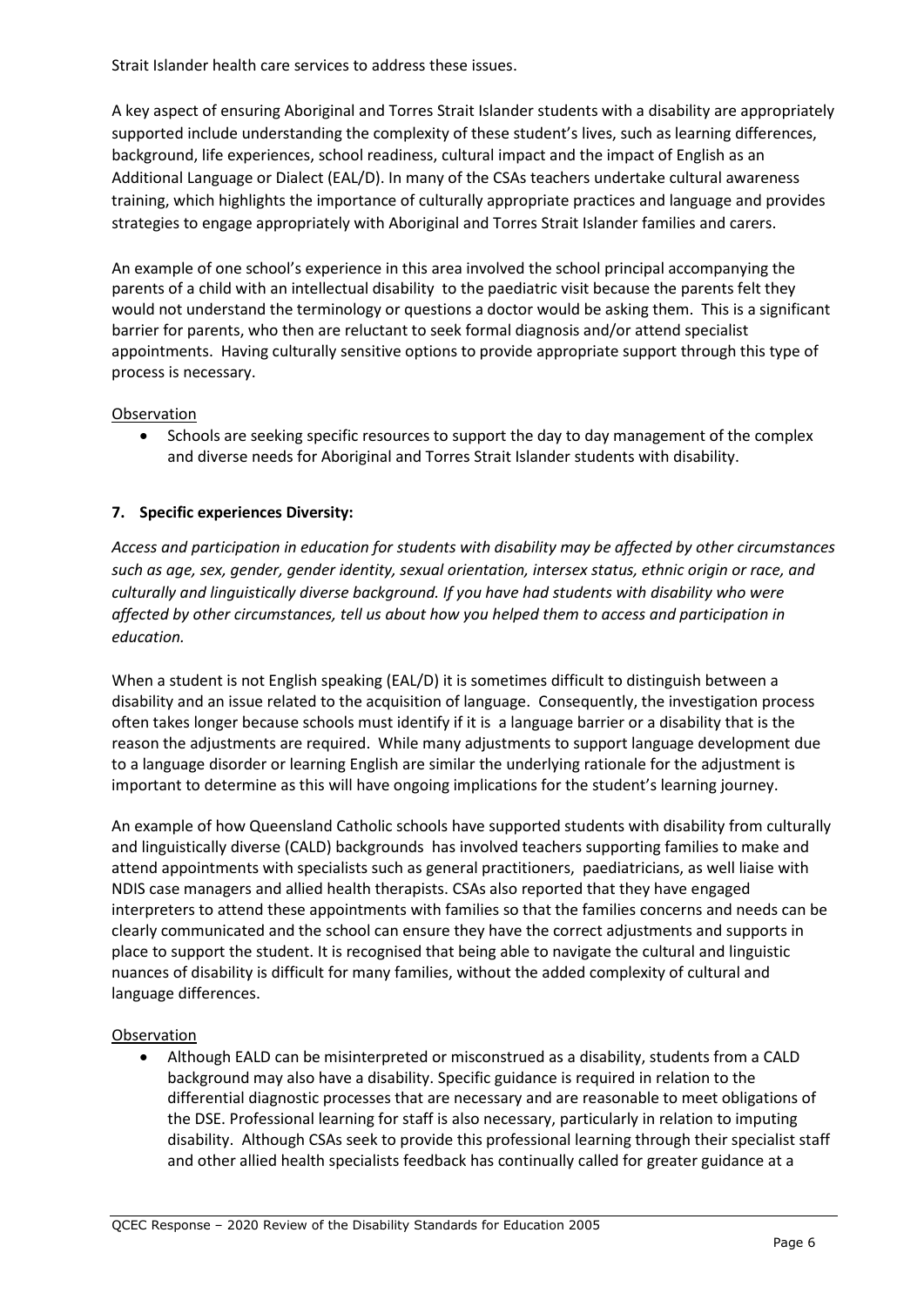national level (e.g. through case studies on the NCCD portal) to bring about a more consistent approach to imputing disability.

#### **8. COVID-19:**

# *Has COVID-19 impacted the experience of your students with disability in participating in education? Have their experiences ever been impacted by other major events, such as natural disasters?*

COVID-19 impacted the school and learning experience of students with disability in differing ways. Schools strived to maintain contact with students and responded to needs as they arose. The transition back into school was difficult for some students where there may be anxiety about COVID-19 and/or returning after a protracted absence. For students with a need for routine, some required support to transition back into the routine of school as opposed to the routine at home.

#### Positive impacts:

Some students with disability thrived during COVID -19 as they were able to self-pace and self-direct their own learning at home rather than being in a whole classroom situation. Additional detailed planning completed for students with disability during this period resulted in some instances of more targeted learning experiences, richer consultation and collaboration with parents and more regular monitoring. Schools welcomed students who were vulnerable and needed to be at school. Students who attended school during the time of learning from home benefitted from greater attention. Regular well-being checks for students and families were beneficial. It was a more holistic approach to support. Transitions back to school were planned by teachers and specialist staff (i.e. learning support teacher, guidance counsellor).

#### Negative Impacts:

There were clearly challenges for learning online for many students especially where they had difficulties engaging with this medium of learning from home. Social emotional impacts were evident on students and families, such as a spike in anxiety due to ongoing uncertainty both in the community and at school. Some students found it difficult to transition back to traditional classes particularly after working in smaller groups with lower staff student ratios during the learning from home period. Additionally, some students were not able to engage with online learning during this time and are now behind with their learning progress. There was less opportunity to connect socially with school and the broader community which has impacted on some student's social development as well as participation in the full life of the school, such as extra-curricular activities.

In addition to the disruption caused by COVID-19, Queensland school students have also experienced disruptions caused by cyclones, floods, droughts, and other natural disasters. This has required additional supports for all students, including those with disability.

# **9. Are you familiar with the Standards and what they are designed to do? If so, where did you find out about the Standards?**

**Have you received training of any kind about the Standards? What did this involve?**

**Do you understand your obligations when it comes to students with disability being able to access and participate in education? How have the Standards helped you to understand your obligations?**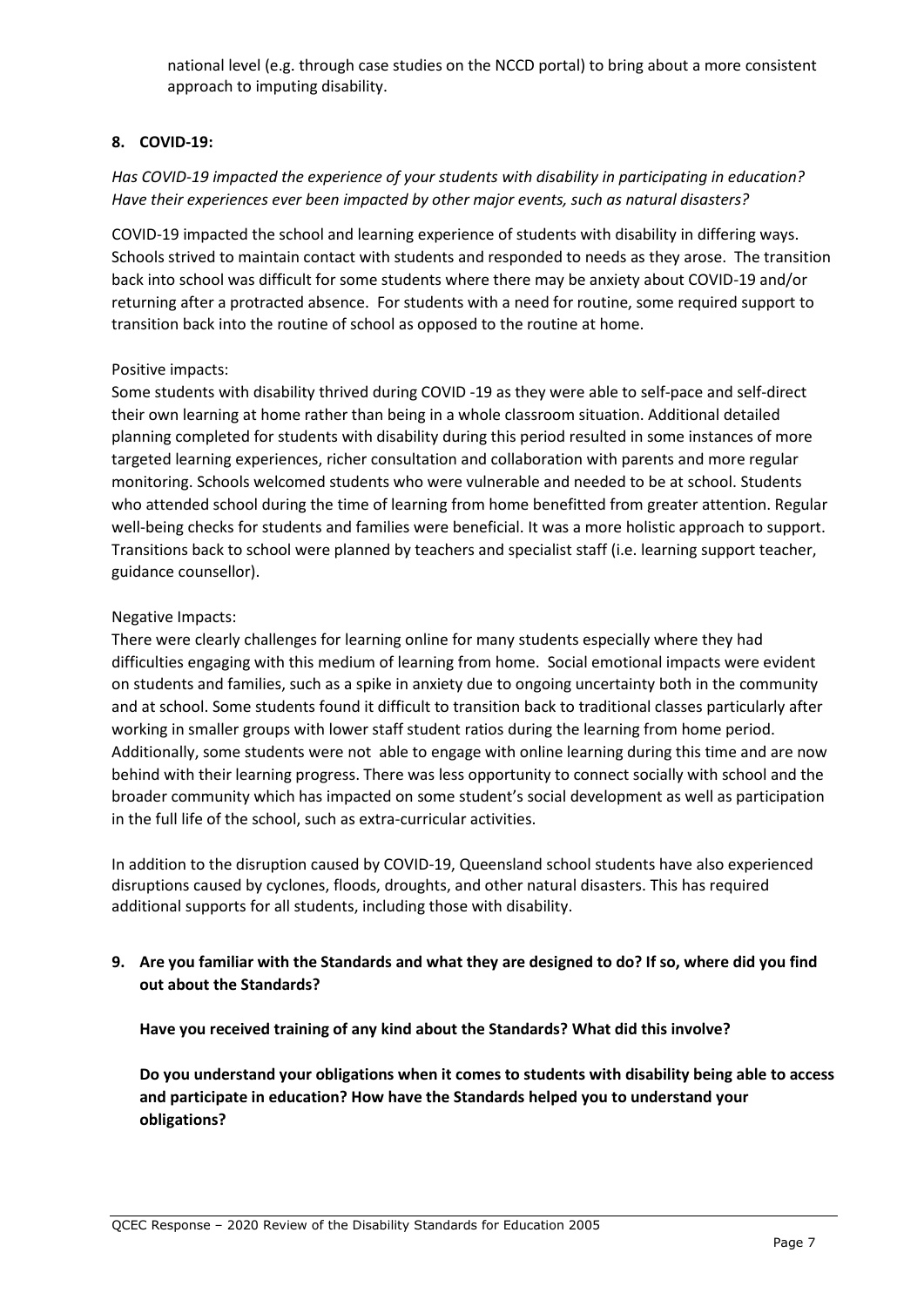All CSAs are familiar with the Standards and what they are designed to do. Some of the CSAs have formally engaged with DSE e-training on th[e NCCD portal.](https://www.nccd.edu.au/resources-and-tools/professional-learning) Increasingly the CSAs are undertaking annual training about obligations as outlined in the DSE.

CSAs have used the materials about the standards on the NCCD portal and [Australian Government](https://docs.education.gov.au/node/16354)  [document.](https://docs.education.gov.au/node/16354)

Increasingly school staff have accessed the specific training in the DSE modules. The CSAs have encouraged school staff to complete the online modules available through the NCCD portal. Furthermore, the diocesan CSAs continue to offer a range of professional development to schools about inclusive practices which includes obligations as outlined in the DSE. . CSAs have mandatory cycle of training for all staff in range of areas, and in some CSAs this includes the DSE.

Since undertaking training in the DSE modules, some schools have reviewed other school policies and procedures to ensure they support the obligations of the DSE.

#### Observation

• School leaders develop school policies and are largely responsible for school practices. As school policies and procedures are being reviewed, some school leaders are using this opportunity to embed the DSE more broadly into these policies and procedures.

# **10. Do you feel confident negotiating and implementing a reasonable adjustment? Do you know how to determine if this would result in unjustifiable hardship?**

Confidence with negotiating and implement reasonable adjustments range from very to somewhat confident. For example, one respondent stated, "I do feel confident to do this, but I would have felt more confident sooner if I had been provided with a clear process to do this." The CSAs indicated that they felt confident negotiating and implementing a reasonable adjustment and would be able to work through a process to determine unjustifiable hardship, but would also like to see clearer definition of unjustifiable hardship to ensure that they are meeting their obligations to support all students.

## **Observation**

• Schools are seeking a clearer definition supported by illustrations of what is meant by "reasonable adjustment" and "unjustifiable hardship".

## **11. Do you think the Standards help students with disability to access and participate in education and training on the same basis as students without disability? Why, or why not?**

Yes, having the Standards brings awareness of the requirement to make "reasonable adjustments" for students with disability and to avoid discrimination. The Standards provide the basis for defining a school's obligations and for outlining expectations, so in this way teachers do help students with disability to access and participate in education on the same basis as students without disability.

The Standards make it very clear that as an education provider, there is a legal obligation to enrol students with disability, according to the enrolment policy. Additionally, schools have a legal obligation to ensure that the necessary adjustments and training have occurred to ensure access and participation for all.